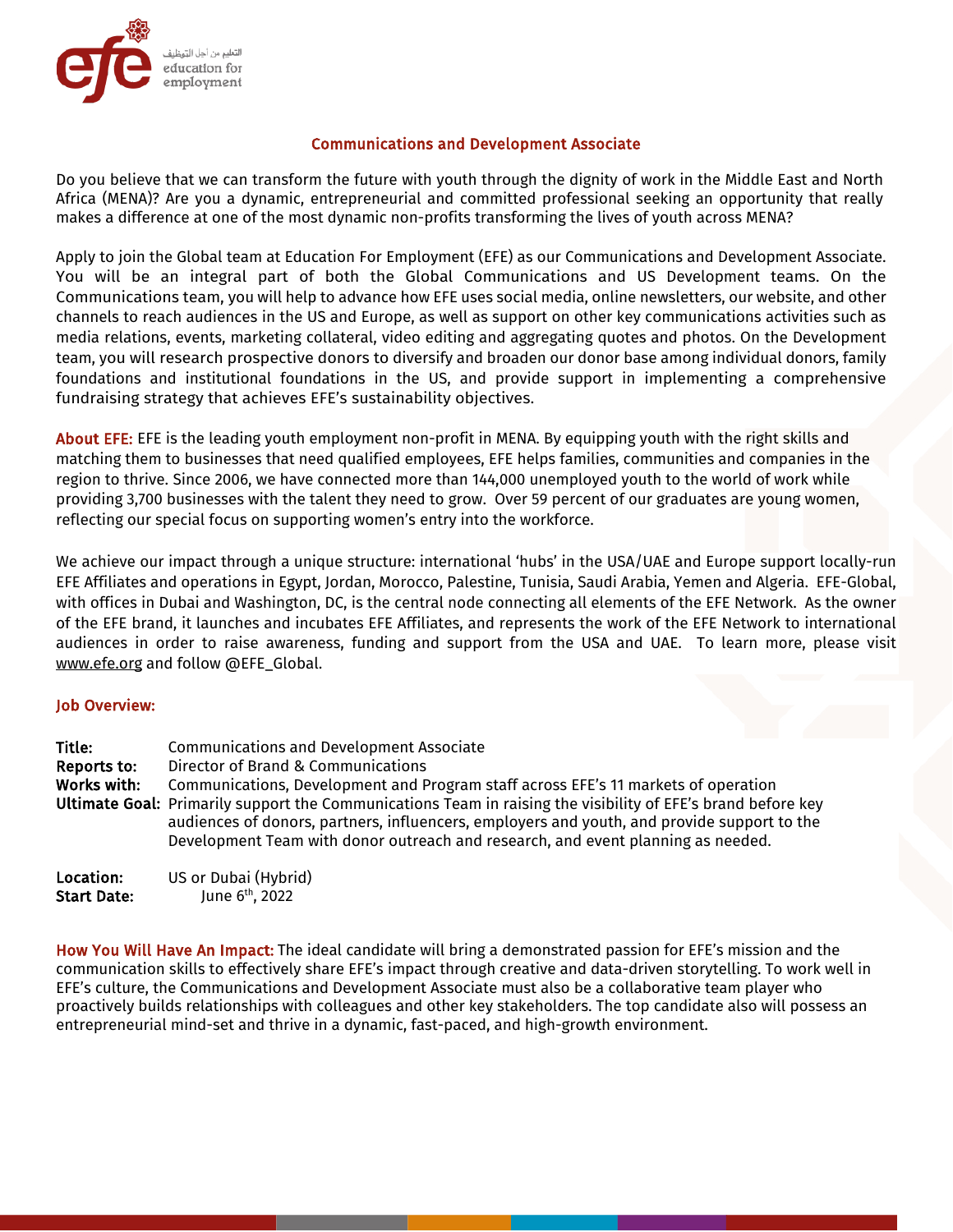

# Communications Team

# Content Creation & Digital Marketing

- Create content to highlight EFE's impact across the region for internal and external use, including but not limited to Alumni success stories, Affiliate tailored two-pagers, infographics, social media post, videos and stories (Instagram, LinkedIn, Twitter, YouTube, Facebook), web content etc.
- Gather material from Affiliates focused on on-going programs and Alumni to create success stories and content.
- Write copy and coordinate all content for social media platforms and marketing material.
- Post social media content based on social media content calendar.
- Highlight EFE Partners and Alumni using success stories, spotlights, and posting updates and news articles on social media and the EFE website.
- Help to track and optimize web/social media analytics and SEO for www.efe.org.
- Monitor all social media platforms and engage with EFE's audience.
- Monitor social media performance and leverage reports to adapt strategy.

### Partnership & Community Relations

- Assist with online and in-person event planning by helping Communications team liaison with speakers, create marketing material, schedule event promotion, create social media tool kits and run-of-show.
- Help with the preparation of EFE executive team and alumni spokespeople with materials required for interviews, presentations, articles and posts.
- Coordinate and review translations with Affiliates.
- Produce monthly newsletters (content, design, distribution).
- Update and maintain newsletter listserv.
- Suggest ways to improve the efficacy of our digital activities.
- Support the implementation and evaluation of EFE's digital performance marketing and social media plan.
- Help to maintain database of EFE media, influencer and community contacts and track coverage.
- Conduct research and carry-out outreach for influencers and journalists. Assist with creating digital campaigns and collaboration opportunities.
- Assist with drafting reports focused on communications activities to corporate partners, the Board of Directors and other general reports.

### Internal Capacity Building

- Maintain shared folders and EFE's online resource libraries, including photo and video libraries.
- Support Global executive team on internal communications.
- Aggregated photos and quotes from EFE's operations across MENA for use in targeted communications.
- Support the implementation and evaluation of EFE's digital performance marketing and social media plan.
- Identify capacity building solutions for Network Comms team.

### Development Team

- Research and Prospecting: Identify and conduct research on prospective donors and present top prospects to Senior Leadership weekly.
- Fundraising-focused Content: Curate and draft messages for outreach to prospective donors and current supporters to convey EFE's impact, invite to events, thank for support and more. Provide support in proofreading and producing donor-specific reports.
- Collateral development: Assist with creating donor curated marketing materials and fundraising campaigns.
- Event Planning and Execution: Support Development team with donor events as needed, including but not limited to creation of event invitations and copy, mailing lists and day-of support.